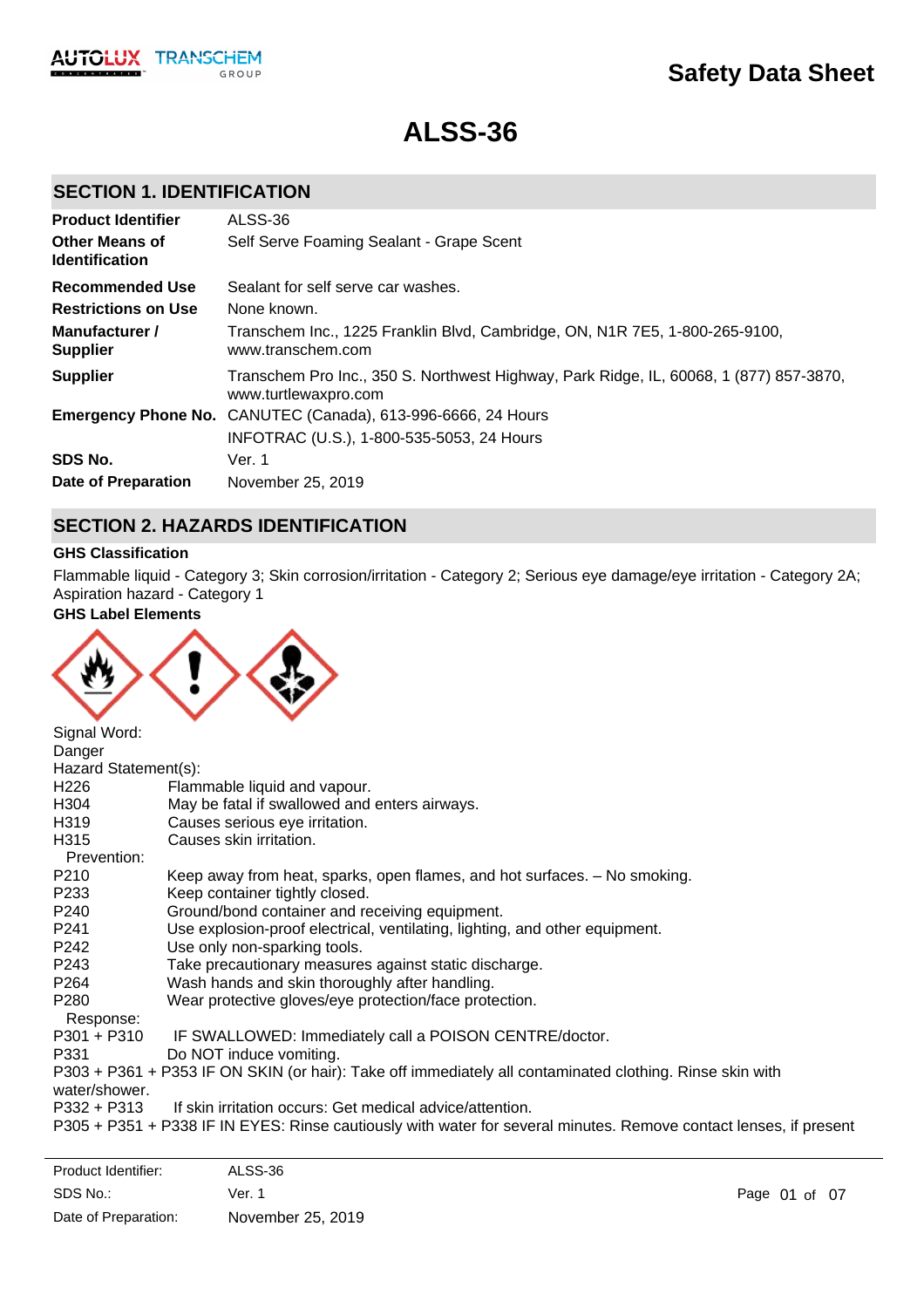and easy to do. Continue rinsing.

P337 + P313 If eye irritation persists: Get medical advice/attention.

P370 + P378 In case of fire: Use dry chemical powder, appropriate foam to extinguish.

Storage: P403 + P235 Store in a well-ventilated place. Keep cool. P405 Store locked up.

Disposal:

P501 Dispose of contents/container in accordance with local, regional, national and international regulations. **Other Hazards**

None known.

# **SECTION 3. COMPOSITION/INFORMATION ON INGREDIENTS**

| <b>Chemical Name</b>                                              | <b>CAS No.</b> | $\%$      | Other Identifiers                                  |
|-------------------------------------------------------------------|----------------|-----------|----------------------------------------------------|
| Distillates (Petroleum), Hydrotreated Middle                      | 64742-46-7     | $10 - 30$ | Mineral seal oil                                   |
| Quaternary ammonium compounds, dicoco<br>alkyldimethyl, chlorides | 61789-77-3     | $5-10$    | Di-Alkyl Quaternary<br>Ammonium Chloride           |
| 2-Butoxyethanol                                                   | 111-76-2       | $1 - 5$   | Ethylene glycol monobutyl<br>etherButyl Cellosolve |
| 2-(2-Butoxyethoxy) ethanol                                        | 112-34-5       | $1 - 5$   | Diethylene glycol monobutyl<br>lether              |
| Amines, C14-18 and C16-18-unsatd. alkyl,<br>ethoxylated           | 68155-39-5     | $1 - 5$   | <b>Ethoxylated Fatty Acid Amine</b>                |
| 2-Propanol                                                        | 67-63-0        | $1 - 5$   | <b>Isopropyl Alcohol</b>                           |

### **Notes**

The specific chemical identity and/or exact percentage of composition (concentration) has been withheld as a trade secret.

# **SECTION 4. FIRST-AID MEASURES**

### **First-aid Measures**

#### **Inhalation**

Move to fresh air. If breathing is difficult, trained personnel should administer emergency oxygen if advised to do so by Poison Centre or doctor. Get medical advice/attention if you feel unwell or are concerned.

#### **Skin Contact**

Take off contaminated clothing, shoes and leather goods (e.g. watchbands, belts). Immediately wash gently and thoroughly with lukewarm, gently flowing water and mild soap for 15-20 minutes. Thoroughly clean clothing, shoes and leather goods before reuse or dispose of safely. If skin irritation occurs get medical advice/attention.

#### **Eye Contact**

Immediately rinse the contaminated eye(s) with lukewarm, gently flowing water for 15-20 minutes, while holding the eyelid(s) open. Remove contact lenses, if present and easy to do. If eye irritation persists, get medical advice/attention.

### **Ingestion**

Never give anything by mouth if victim is rapidly losing consciousness, or is unconscious or convulsing. Do not induce vomiting. Rinse mouth with water. If vomiting occurs naturally, lie on your side in the recovery position. Rinse mouth with water again. Immediately call a Poison Centre or doctor.

### **Most Important Symptoms and Effects, Acute and Delayed**

If on skin: may cause moderate to severe irritation. If in eyes: may cause moderate to severe irritation. Symptoms include sore, red eyes, and tearing.

### **Immediate Medical Attention and Special Treatment**

### **Target Organs**

Eyes, skin.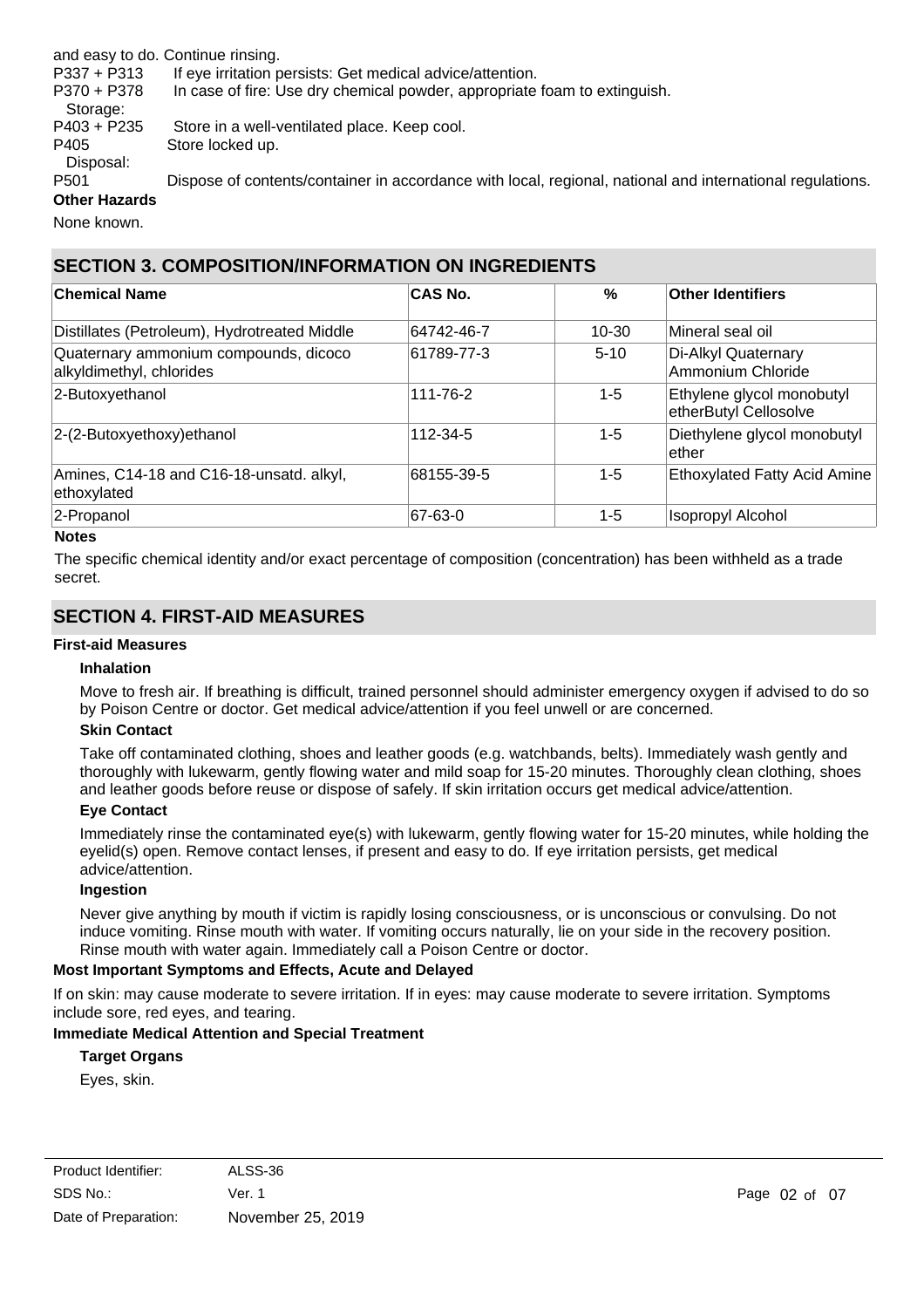### **Special Instructions**

Rinse affected area (skin, eyes) thoroughly with water.

**Medical Conditions Aggravated by Exposure**

None known.

### **SECTION 5. FIRE-FIGHTING MEASURES**

### **Extinguishing Media**

### **Suitable Extinguishing Media**

Carbon dioxide, dry chemical powder, appropriate foam, water spray or fog.

### **Unsuitable Extinguishing Media**

None known.

### **Specific Hazards Arising from the Chemical**

Flammable liquid and vapour. Can ignite at room temperature. Releases vapour that can form explosive mixture with air. Product does not sustain combustion per UN SUSTAINED COMBUSTIBILITY TEST prescribed in the Manual of Tests and Criteria, Part III, sub-section 32.5.2. Do not direct solid stream of water into burning liquid. Contact with water causes violent frothing and spattering.

### **Special Protective Equipment and Precautions for Fire-fighters**

Review Section 6 (Accidental Release Measures) for important information on responding to leaks/spills. See Skin Protection in Section 8 (Exposure Controls/Personal Protection) for advice on suitable chemical protective materials.

### **SECTION 6. ACCIDENTAL RELEASE MEASURES**

### **Personal Precautions, Protective Equipment, and Emergency Procedures**

Use the personal protective equipment recommended in Section 8 of this safety data sheet.

### **Environmental Precautions**

Concentrated product: it is good practice to prevent releases into the environment. Do not allow into any sewer, on the ground or into any waterway.

### **Methods and Materials for Containment and Cleaning Up**

Review Section 7 (Handling) of this safety data sheet before proceeding with clean-up.

Small spills or leaks: contain and soak up spill with absorbent that does not react with spilled product. Do NOT use combustible materials such as sawdust. Place used absorbent into suitable, covered, labelled containers for disposal. Large spills or leaks: dike spilled product to prevent runoff. Remove or recover liquid using pumps or vacuum equipment.

Review Section 13 (Disposal Considerations) of this safety data sheet. Contact emergency services and manufacturer/supplier for advice.

### **Other Information**

Report spills to local health, safety and environmental authorities, as required.

### **SECTION 7. HANDLING AND STORAGE**

#### **Precautions for Safe Handling**

Do not get in eyes, on skin or on clothing. Only use where there is adequate ventilation. Avoid release to the environment. Eliminate heat and ignition sources such as sparks, open flames, hot surfaces and static discharge. Post "No Smoking" signs. Wear personal protective equipment to avoid direct contact with this chemical. Do NOT smoke in work areas. Thoroughly clean clothing, shoes and leather goods before reuse or dispose of safely. See Section 13 (Disposal Considerations) of this safety data sheet.

#### **Conditions for Safe Storage**

Store in an area that is: clean, dry, well-ventilated, out of direct sunlight and away from heat and ignition sources, separate from incompatible materials (see Section 10: Stability and Reactivity). Store in a closed container. Keep from freezing. Comply with all applicable health and safety regulations, fire and building codes.

# **SECTION 8. EXPOSURE CONTROLS/PERSONAL PROTECTION**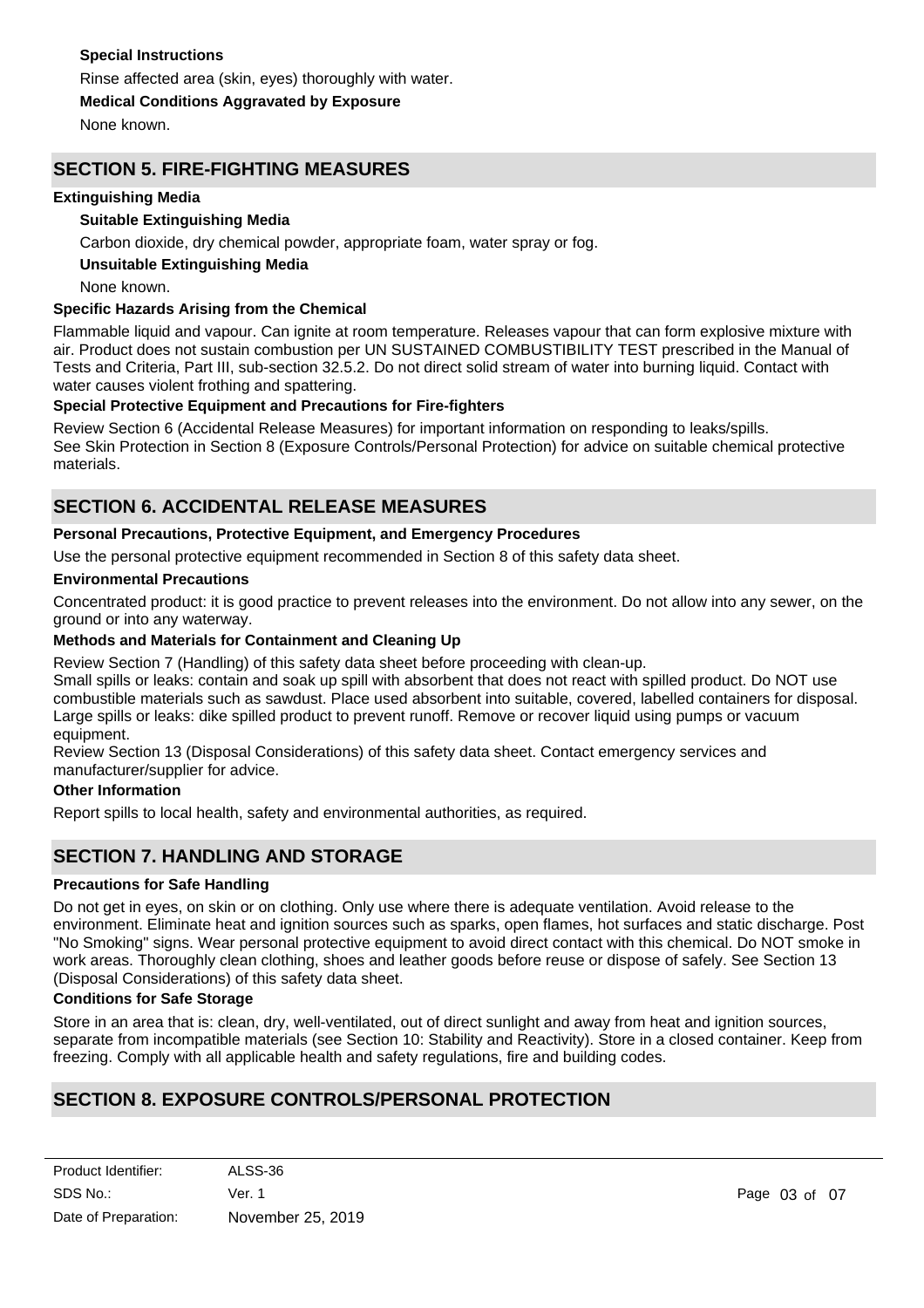### **Control Parameters**

|                                                 |                      | <b>ACGIH TLV®</b> |                     | <b>OSHA PEL</b> |          | <b>AIHA WEEL</b> |
|-------------------------------------------------|----------------------|-------------------|---------------------|-----------------|----------|------------------|
| ∣Chemical Name                                  | <b>TWA</b>           | <b>STEL</b>       | <b>TWA</b>          | <b>Ceiling</b>  | 8-hr TWA | <b>TWA</b>       |
| 2-Butoxyethanol                                 | $20$ ppm $C$<br>Skin |                   | 50 ppm<br>Skin      |                 |          |                  |
| $ 2-(2-Butoxyethoxy)$ ethanol                   | $10$ ppm             |                   |                     |                 |          |                  |
| Distillates (Petroleum), Hydrotreated<br>Middle | $5 \text{ mg/m}$ 3   | $10 \text{ mg/m}$ | $ 5 \text{ mg/m}$ 3 |                 |          |                  |
| 2-Propanol                                      | 200 ppm              | $ 400$ ppm        |                     |                 |          |                  |

### **Appropriate Engineering Controls**

General ventilation is usually adequate. Use local exhaust ventilation, if general ventilation is not adequate to control amount in the air. Provide eyewash in work area, if contact or splash hazard exists.

### **Individual Protection Measures**

### **Eye/Face Protection**

Wear chemical safety goggles and face shield when contact is possible.

#### **Skin Protection**

Wear chemical protective clothing e.g. gloves, aprons, boots.

#### **Respiratory Protection**

Not normally required if product is used as directed.

# **SECTION 9. PHYSICAL AND CHEMICAL PROPERTIES**

### **pH** 6.5 - 9.5 **Appearance** Purple liquid. **Partition Coefficient, n-Octanol/Water (Log Kow)** Not available **Odour** Grape **Vapour Pressure** Not available **Odour Threshold** Not available **Vapour Density (air = 1)** Not applicable **Initial Boiling Point/Range Mot available Evaporation Rate** Not available **Flash Point** ~ 127 ºF (53 ºC) **Melting Point/Freezing Point** Not available (melting); Not available (freezing) **Relative Density (water = 1)** 0.95 **Upper/Lower Flammability or Explosive Limit** Not applicable (upper); Not applicable (lower) **Solubility** Soluble in water **Auto-ignition Temperature** Not available **Decomposition Temperature** Not available **Viscosity Viscosity Not available (kinematic) Other Physical Property 1** Product does not sustain combustion per UN SUSTAINED COMBUSTIBILITY TEST prescribed in the Manual of Tests and Criteria, Part III, sub-section 32.5.2. **Basic Physical and Chemical Properties Physical State** Liquid **Other Information Flammability (solid, gas)** Will not burn.

# **SECTION 10. STABILITY AND REACTIVITY**

### **Reactivity**

Not reactive.

| Product Identifier:  | ALSS-36           |
|----------------------|-------------------|
| SDS No.:             | Ver. 1            |
| Date of Preparation: | November 25, 2019 |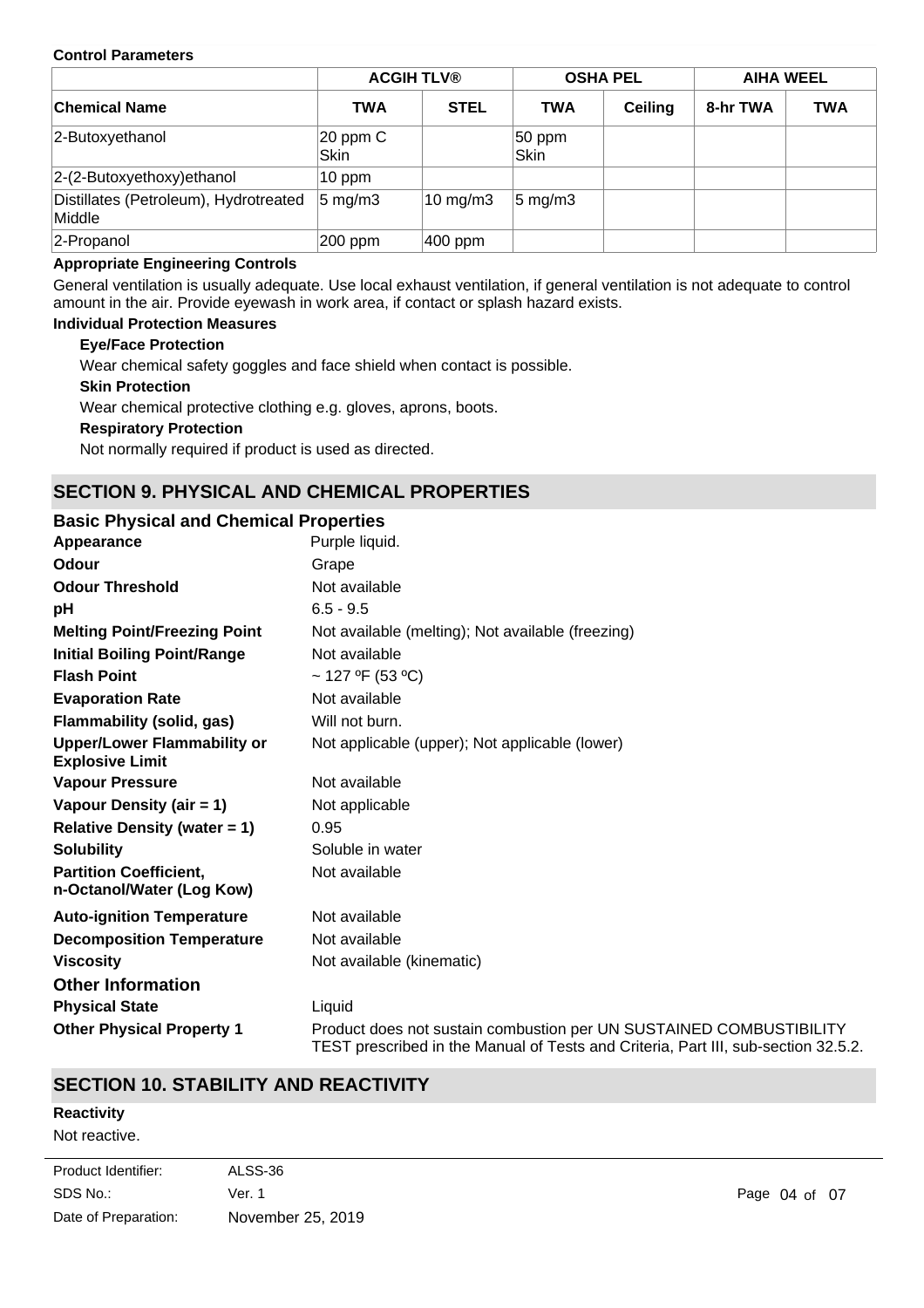# **Chemical Stability** Normally stable. **Conditions to Avoid** Open flames, sparks, static discharge, heat and other ignition sources. Incompatible materials. **Incompatible Materials** Strong oxidizing agents (e.g. perchloric acid), strong reducing agents (e.g. hydrides). **Hazardous Decomposition Products Possibility of Hazardous Reactions** None known.

Very toxic carbon monoxide, carbon dioxide; hydrocarbons.

# **SECTION 11. TOXICOLOGICAL INFORMATION**

### **Likely Routes of Exposure**

Inhalation; skin contact; eye contact; ingestion.

### **Acute Toxicity**

| <b>Chemical Name</b>                                                 | <b>LC50</b>                               | LD50 (oral)           | LD50 (dermal)           |
|----------------------------------------------------------------------|-------------------------------------------|-----------------------|-------------------------|
| 2-Butoxyethanol                                                      | 450 ppm (female rat)<br>(4-hour exposure) | 400-917 mg/kg (rat)   | 220 mg/kg (rabbit)      |
| Quaternary ammonium<br>compounds, dicoco<br>alkyldimethyl, chlorides |                                           | 200-2000 mg/kg (rat)  |                         |
| 2-(2-Butoxyethoxy)ethanol                                            |                                           | 3384 mg/kg (rat)      | 2700 mg/kg (rabbit)     |
| Distillates (Petroleum),<br><b>Hydrotreated Middle</b>               | $> 10$ mg/L (rat) (4-hour<br>exposure)    | $> 5,000$ mg/kg (rat) | $>$ 2000 mg/kg (rabbit) |
| 2-Propanol                                                           | 72600 mg/m3 (rat) (4-hour<br>exposure)    | 1870 mg/kg (rat)      | 4059 mg/kg (rabbit)     |

### **Skin Corrosion/Irritation**

Human experience shows moderate or severe irritation.

### **Serious Eye Damage/Irritation**

Human experience shows serious eye irritation. Symptoms include sore, red eyes, and tearing.

### **STOT (Specific Target Organ Toxicity) - Single Exposure**

### **Inhalation**

May cause nose and throat irritation, lung irritation.

### **Ingestion**

May cause irritation of the mouth, throat and stomach. Symptoms may include nausea, vomiting, stomach cramps and diarrhea.

### **Aspiration Hazard**

May cause lung damage if aspirated based on physical properties (e.g. kinematic viscosity) and chemical family (hydrocarbon).

### **STOT (Specific Target Organ Toxicity) - Repeated Exposure**

No indication from ingredients.

### **Respiratory and/or Skin Sensitization**

No information was located.

### **Carcinogenicity**

| <b>Chemical Name</b> | <b>IARC</b> | <b>ACGIH®</b> | <b>INTP</b> | <b>OSHA</b> |
|----------------------|-------------|---------------|-------------|-------------|
| 2-Butoxyethanol      | Group 3     | lA3           |             |             |
| $ 2$ -Propanol       | Group 3     |               |             |             |
|                      |             |               |             |             |

### **Reproductive Toxicity**

| Product Identifier:  | ALSS-36           |
|----------------------|-------------------|
| SDS No.:             | Ver. 1            |
| Date of Preparation: | November 25, 2019 |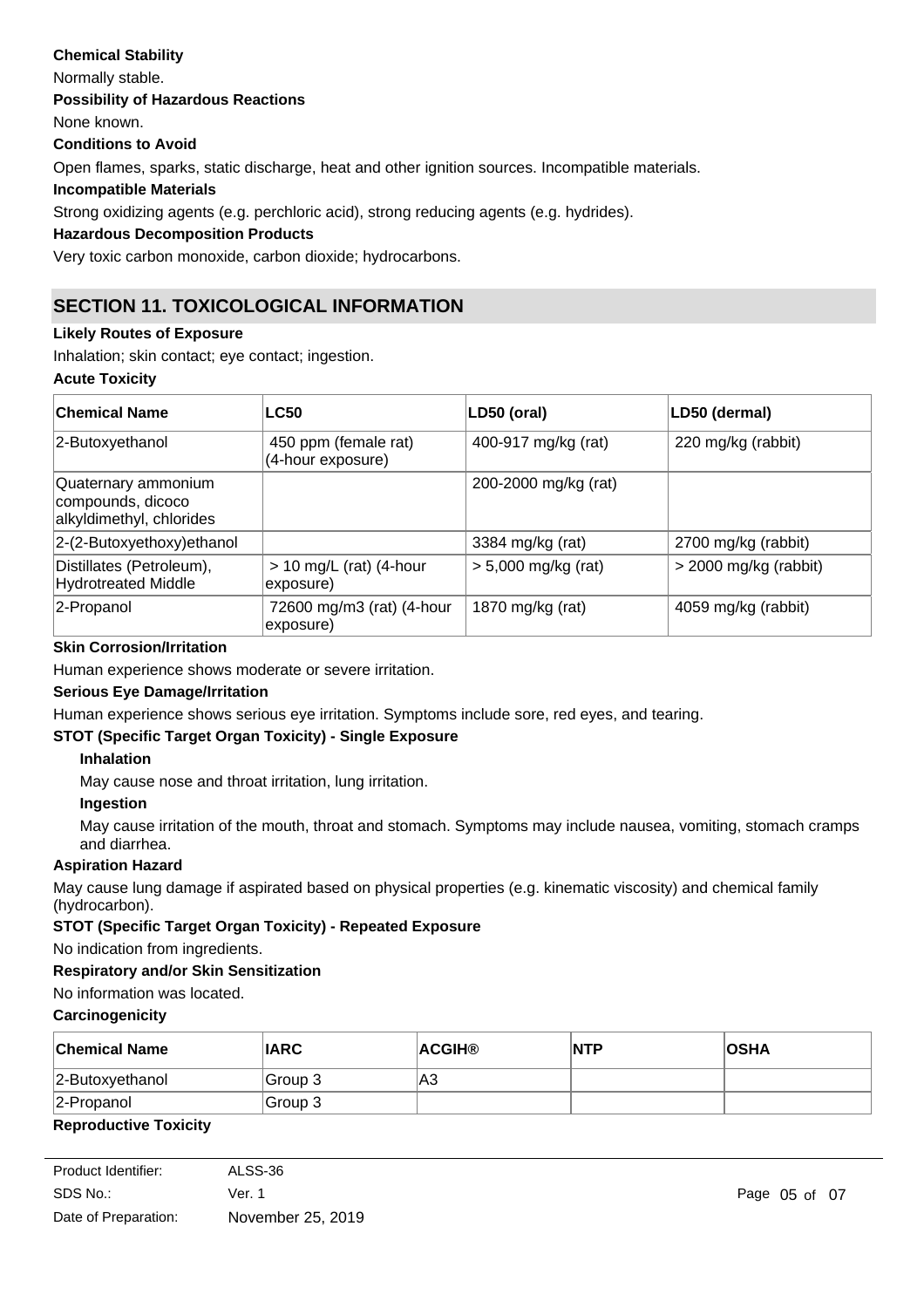### **Development of Offspring**

No indication from ingredients.

**Sexual Function and Fertility**

No indication from ingredients.

**Effects on or via Lactation**

No indication from ingredients.

### **Germ Cell Mutagenicity**

No information was located.

### **Interactive Effects**

No information was located.

# **SECTION 12. ECOLOGICAL INFORMATION**

All components of this product are biodegradable by Regulation (EC) No 648/2004.

### **Toxicity**

### **Acute Aquatic Toxicity**

| <b>Chemical Name</b>                                                 | <b>LC50 Fish</b>                                                               | <b>EC50 Crustacea</b>                                                      | ErC50 Aquatic<br><b>Plants</b> | ErC50 Algae |
|----------------------------------------------------------------------|--------------------------------------------------------------------------------|----------------------------------------------------------------------------|--------------------------------|-------------|
| 2-Butoxyethanol                                                      | 1490-2950 mg/L<br>(Lepomis<br>macrochirus<br>(bluegill); 96-hour)              | 1550 mg/L (Daphnia<br>magna (water flea);<br>48-hour)                      |                                |             |
| Quaternary ammonium<br>compounds, dicoco<br>alkyldimethyl, chlorides | $0.195$ mg/L<br>(96-hour)                                                      | 0.3 mg/L (Daphnia<br>magna (water flea);<br>48-hour)                       |                                |             |
| 2-(2-Butoxyethoxy)ethanol                                            | macrochirus<br>(bluegill); 96-hour)                                            | 1300 mg/L (Lepomis > 100 mg/L (Daphnia)<br>magna (water flea);<br>48-hour) |                                |             |
| 2-Propanol                                                           | 11130 mg/L<br>(Pimephales<br>promelas (fathead<br>minnow); 96-hour;<br>static) | 13299 mg/L<br>(Daphnia magna<br>(water flea); 48-hour)                     |                                |             |

### **Chronic Aquatic Toxicity**

| <b>Chemical Name</b>                                                 | <b>NOEC Fish</b>                    | EC50 Fish | <b>NOEC Crustacea</b>                                               | <b>IEC50 Crustacea</b> |
|----------------------------------------------------------------------|-------------------------------------|-----------|---------------------------------------------------------------------|------------------------|
| 2-Butoxyethanol                                                      | > 100 mg/L (21-day;<br>semi-static) |           | > 100 mg/L (Daphnia)<br>magna (water flea);<br>21-day; semi-static) |                        |
| Quaternary ammonium<br>compounds, dicoco<br>alkyldimethyl, chlorides |                                     |           | 0.15 mg/L (Daphnia<br>magna (water flea);<br>$ 21-day\rangle$       |                        |

### **Persistence and Degradability**

(Quaternary ammonium compounds, dicoco alkyldimethyl, chlorides) Biodegradable as per OECD 301E tests for ready biodegradability. Degrades rapidly based on quantitative tests.

(2-Butoxyethanol) Biodegradable as per OECD 301E tests for ready biodegradability. Degrades rapidly based on quantitative tests.

# **SECTION 13. DISPOSAL CONSIDERATIONS**

### **Disposal Methods**

Review federal, state/provincial, and local government requirements prior to disposal.

# **SECTION 14. TRANSPORT INFORMATION**

Not regulated under Canadian TDG Regulations. Not regulated under US DOT Regulations.

| Product Identifier:  | ALSS-36           |
|----------------------|-------------------|
| SDS No.:             | Ver. 1            |
| Date of Preparation: | November 25, 2019 |